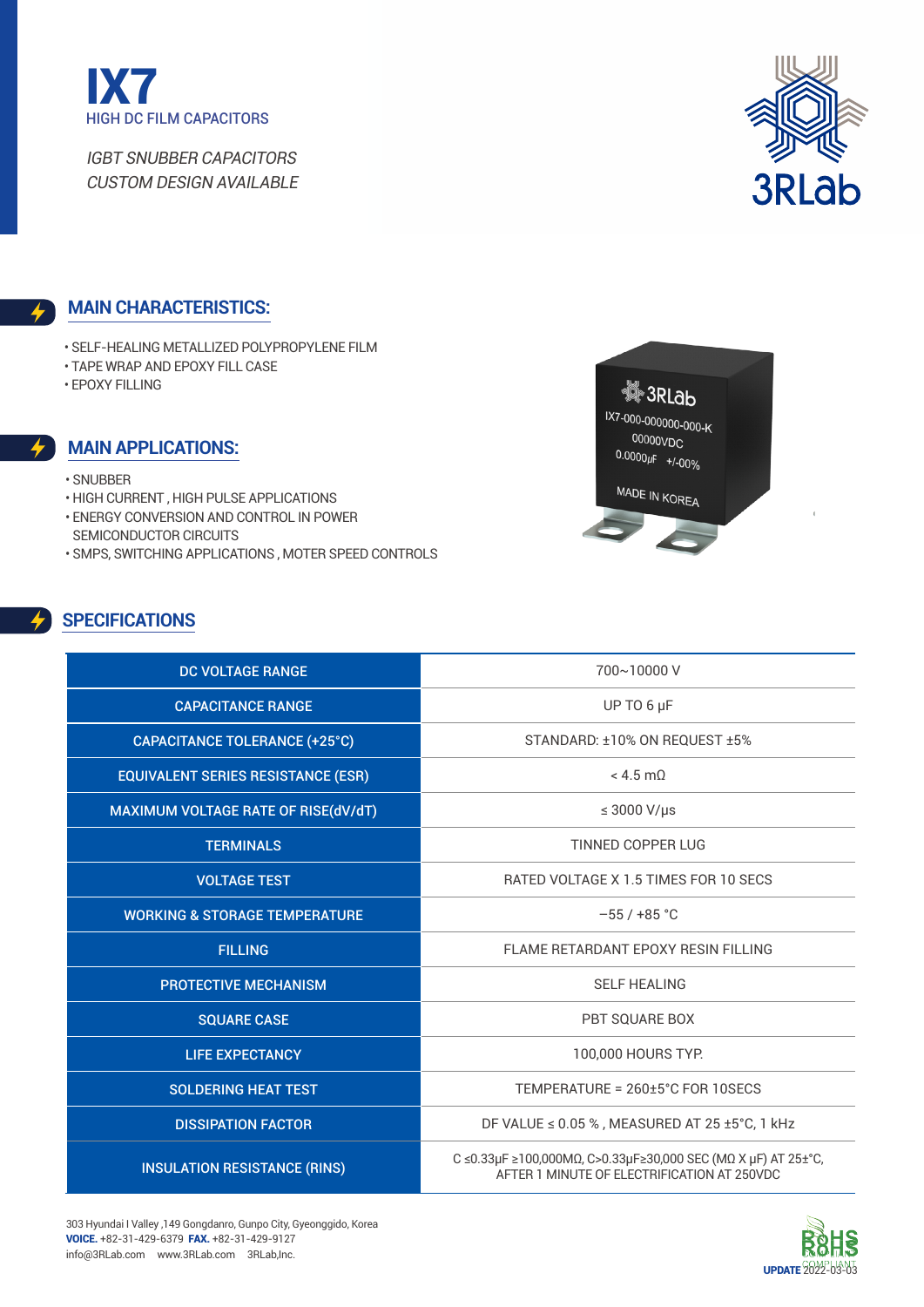



### **Ordering Information**



All of specifications Subject to change without prenotice.

# **DIEMENSIONs[mm]**





303 Hyundai I Valley ,149 Gongdanro, Gunpo City, Gyeonggido, Korea voice. +82-31-429-6379 fax. +82-31-429-9127 info@3RLab.com www.3RLab.com 3RLab,Inc.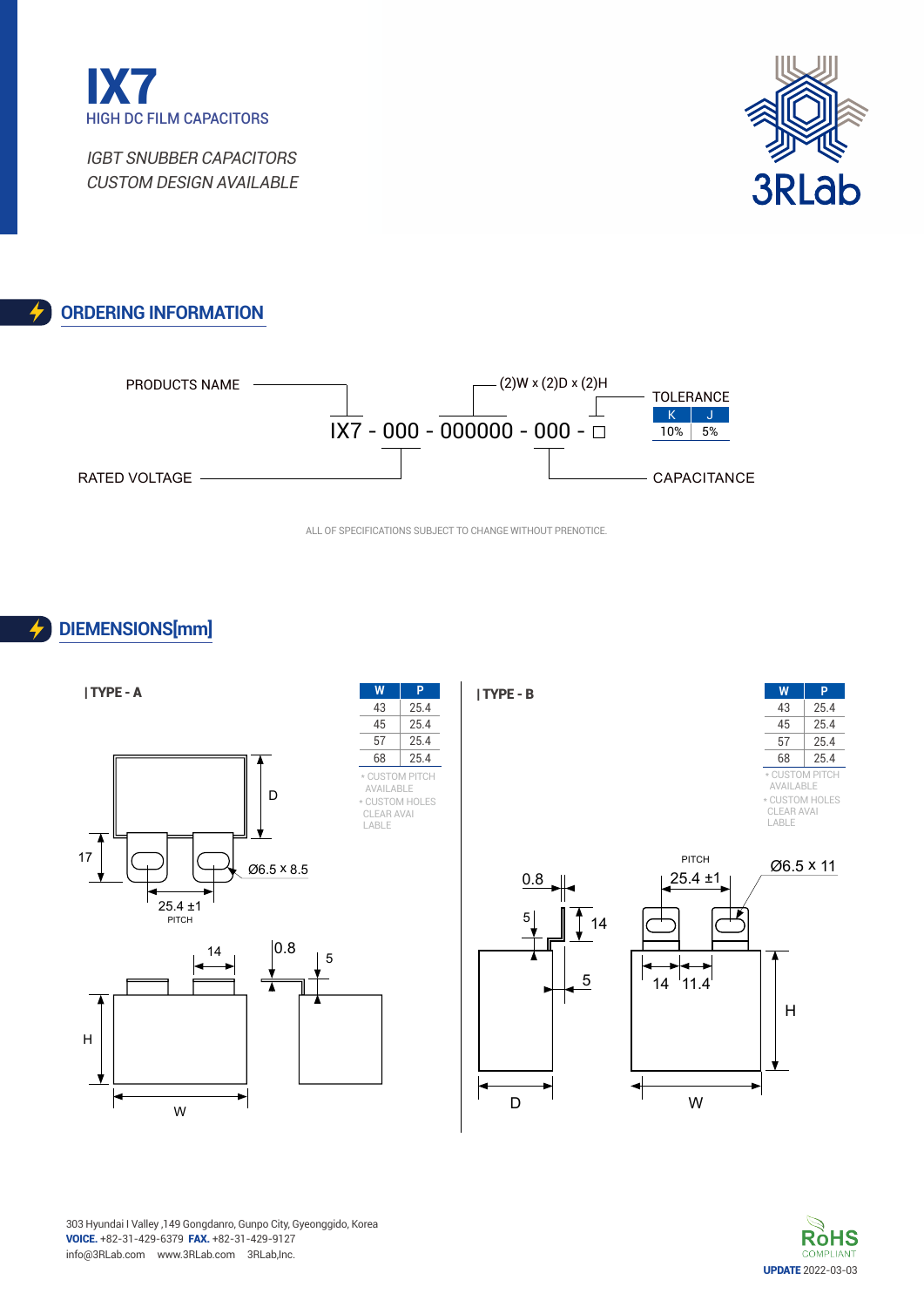



### **DIEMENSIONs[mm]**



**RòHS** UPDATE 2022-03-03

303 Hyundai I Valley ,149 Gongdanro, Gunpo City, Gyeonggido, Korea voice. +82-31-429-6379 fax. +82-31-429-9127 info@3RLab.com www.3RLab.com 3RLab,Inc.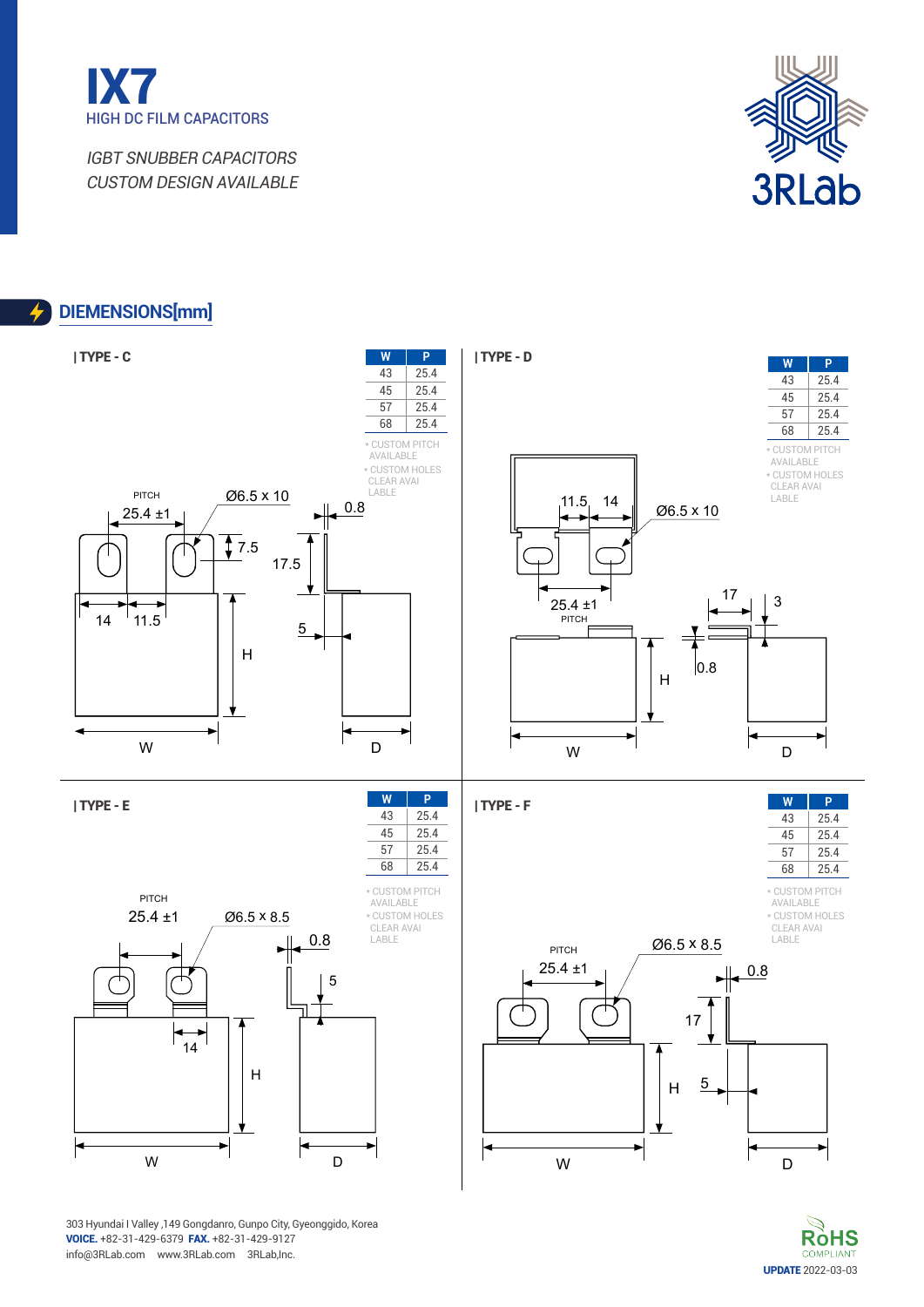



UPDATE 2022-03-03

**RòHS** 

## **DIEMENSIONs[mm]**



voice. +82-31-429-6379 fax. +82-31-429-9127 info@3RLab.com www.3RLab.com 3RLab,Inc.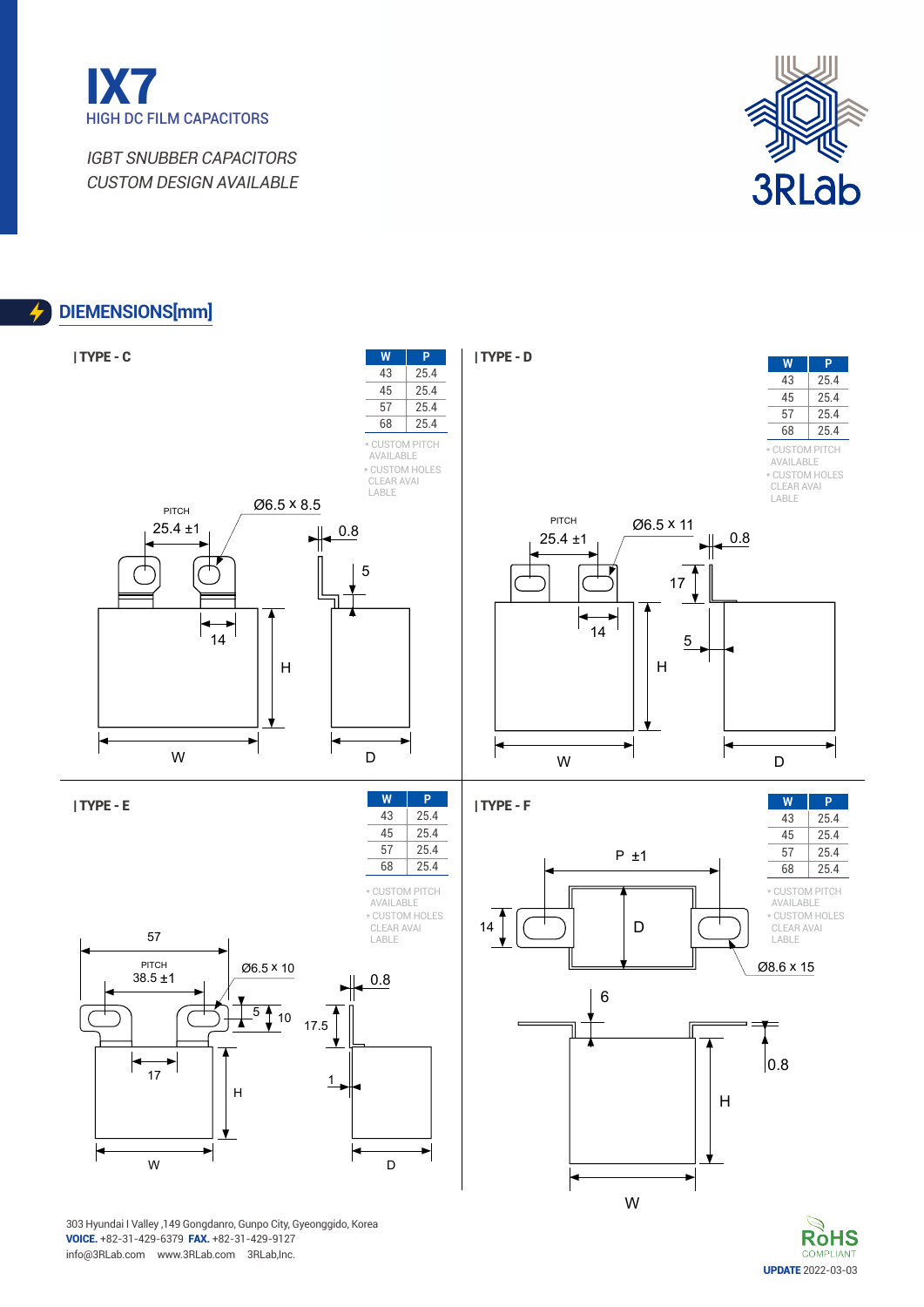



UPDATE 2022-03-03

**R**<sub>o</sub>HS

## **DIEMENSIONs[mm]**

4



303 Hyundai I Valley ,149 Gongdanro, Gunpo City, Gyeonggido, Korea voice. +82-31-429-6379 fax. +82-31-429-9127 info@3RLab.com www.3RLab.com 3RLab,Inc.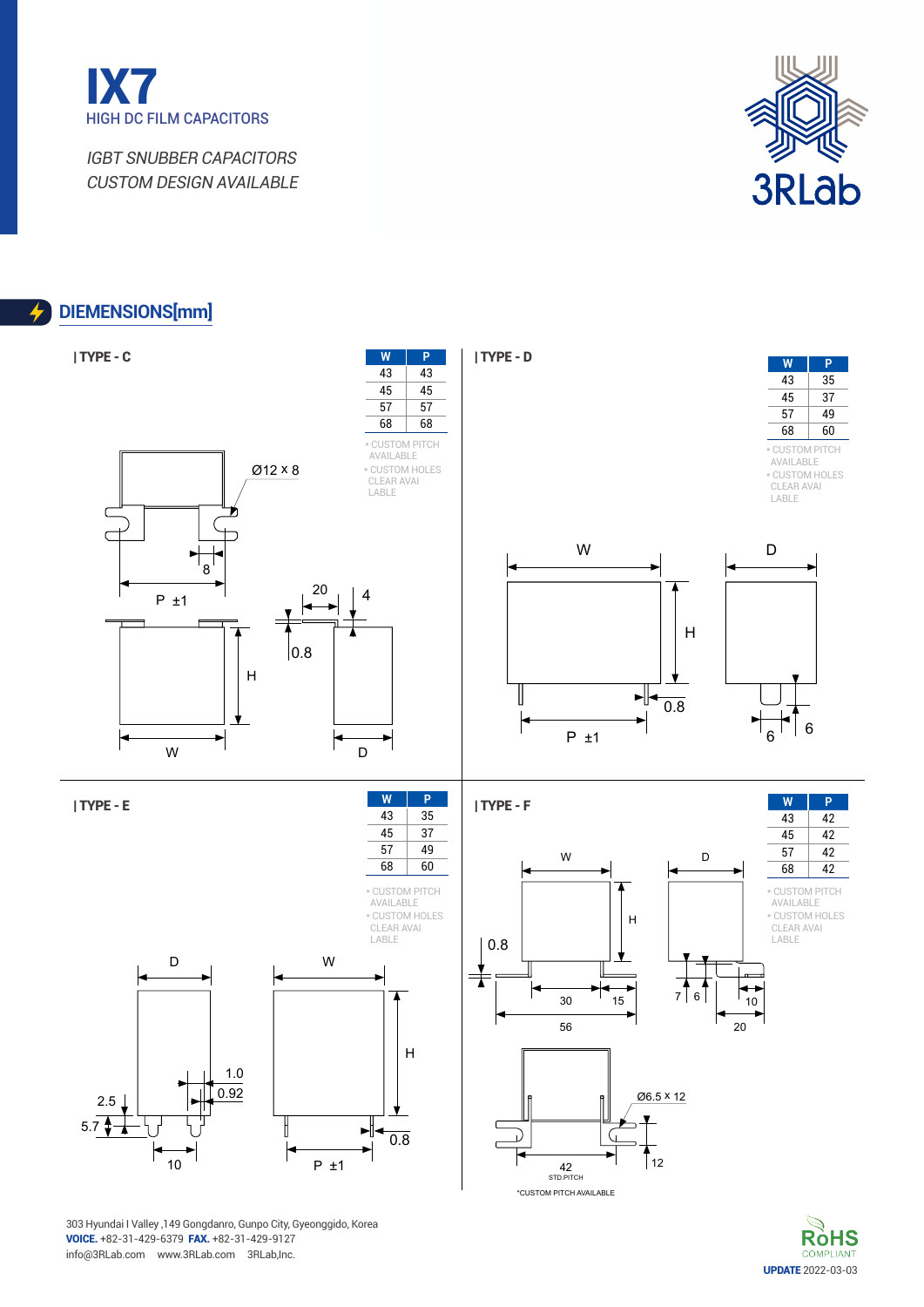



|            | 700VDC, RATED VOLTAGE |                    |    |      |                |                      |                     |                      |  |  |  |  |  |
|------------|-----------------------|--------------------|----|------|----------------|----------------------|---------------------|----------------------|--|--|--|--|--|
|            | <b>VOLTAGE [V]</b>    | CAP <sup>(3)</sup> |    |      | DIMENSIONS[mm] |                      | <b>CURRENT</b>      |                      |  |  |  |  |  |
| <b>VDC</b> | v<br>$-PEAK^{(1)}$    | $\mu$ F            | D  | W    | H              | PITCH <sup>(4)</sup> | $I-PEAK(2)$<br>[kA] | <b>ORDERING CODE</b> |  |  |  |  |  |
| 700        | 1000                  | 0.33               | 17 | 28   | 42.5           | 25.4                 | 198.0               | IX7-070-172842-334-K |  |  |  |  |  |
| 700        | 1000                  | 0.47               | 17 | 28   | 42.5           | 25.4                 | 282.0               | IX7-070-172842-474-K |  |  |  |  |  |
| 700        | 1000                  | 0.68               | 17 | 28   | 42.5           | 25.4                 | 408.0               | IX7-070-172842-684-K |  |  |  |  |  |
| 700        | 1000                  | $\mathbf{1}$       | 24 | 31.4 | 41.5           | 25.4                 | 600.0               | IX7-070-243141-105-K |  |  |  |  |  |
| 700        | 1000                  | 1.2                | 24 | 31.4 | 41.5           | 25.4                 | 720.0               | IX7-070-243141-125-K |  |  |  |  |  |
| 700        | 1000                  | 1.5                | 24 | 31.4 | 41.5           | 25.4                 | 900.0               | IX7-070-243141-155-K |  |  |  |  |  |
| 700        | 1000                  | 2                  | 34 | 36   | 45             | 25.4                 | 900.0               | IX7-070-343645-205-K |  |  |  |  |  |
| 700        | 1000                  | 2.2                | 34 | 36   | 45             | 25.4                 | 990.0               | IX7-070-343645-225-K |  |  |  |  |  |
| 700        | 1000                  | 2.5                | 34 | 36   | 45             | 25.4                 | 1125.0              | IX7-070-343645-255-K |  |  |  |  |  |
| 700        | 1000                  | 3                  | 34 | 36   | 45             | 25.4                 | 1350.0              | IX7-070-343645-305-K |  |  |  |  |  |
| 700        | 1000                  | 3.3                | 34 | 45   | 45             | 25.4                 | 1485.0              | IX7-070-344545-335-K |  |  |  |  |  |
| 700        | 1000                  | 4                  | 34 | 45   | 45             | 25.4                 | 1800.0              | IX7-070-344545-405-K |  |  |  |  |  |
| 700        | 1000                  | 4.7                | 42 | 47   | 45             | 25.4                 | 2115.0              | IX7-070-424745-475-K |  |  |  |  |  |
| 700        | 1000                  | 5                  | 42 | 47   | 45             | 25.4                 | 2250.0              | IX7-070-424745-505-K |  |  |  |  |  |
| 700        | 1000                  | 5.5                | 35 | 50   | 57             | 25.4                 | 1650.0              | IX7-070-355057-555-K |  |  |  |  |  |
| 700        | 1000                  | 6                  | 38 | 54   | 57             | 25.4                 | 1800.0              | IX7-070-385457-605-K |  |  |  |  |  |
| 700        | 1000                  | $\overline{7}$     | 50 | 55   | 57             | 25.4                 | 2100.0              | IX7-070-505557-705-K |  |  |  |  |  |
| 700        | 1000                  | 8                  | 50 | 55   | 57             | 25.4                 | 2400.0              | IX7-070-505557-805-K |  |  |  |  |  |
| 700        | 1000                  | 9                  | 50 | 55   | 57             | 25.4                 | 2700.0              | IX7-070-505557-905-K |  |  |  |  |  |

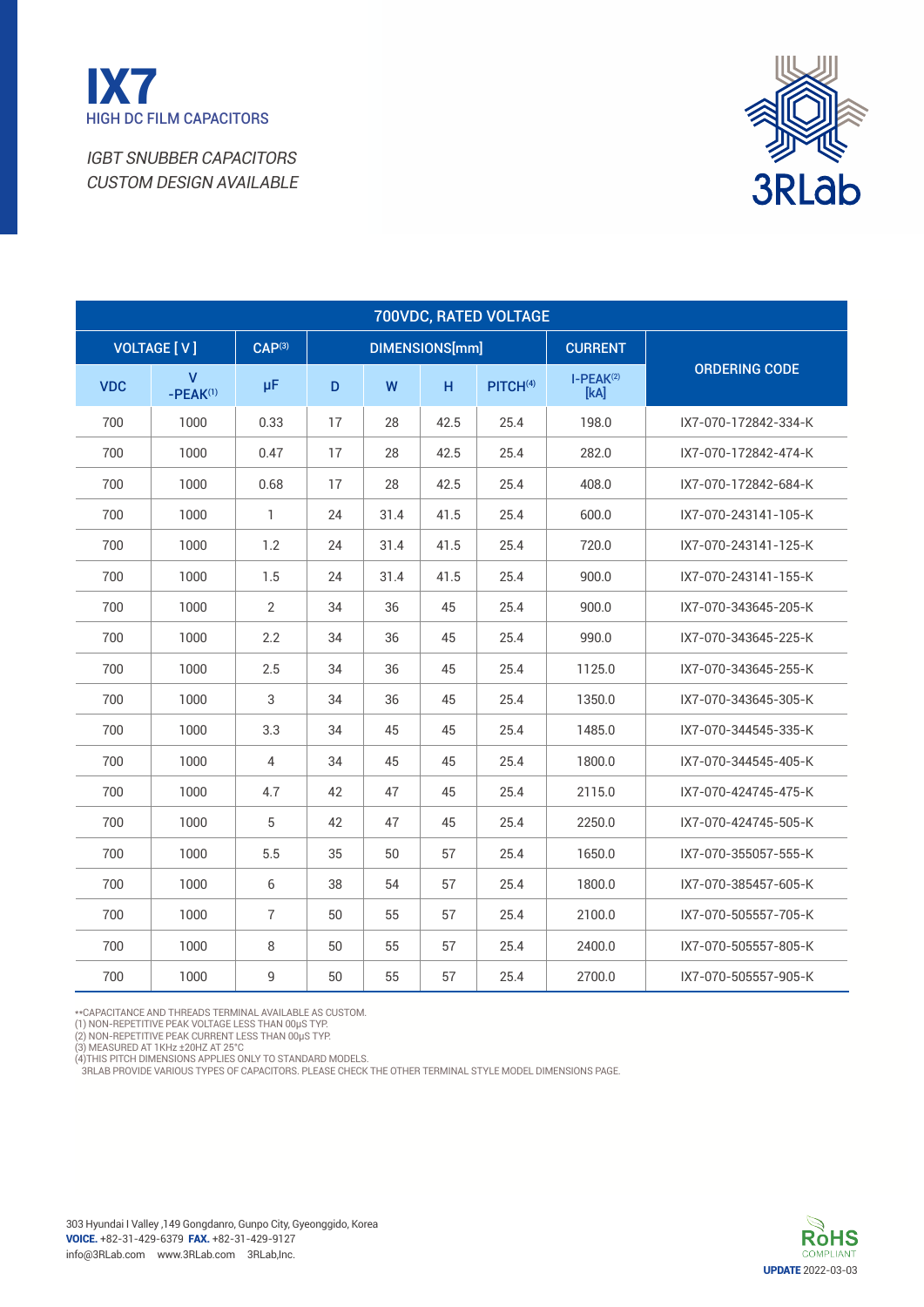



| 850VDC, RATED VOLTAGE |                               |                    |    |      |                |                      |                     |                      |  |  |  |  |
|-----------------------|-------------------------------|--------------------|----|------|----------------|----------------------|---------------------|----------------------|--|--|--|--|
|                       | <b>VOLTAGE [V]</b>            | CAP <sup>(3)</sup> |    |      | DIMENSIONS[mm] |                      | <b>CURRENT</b>      |                      |  |  |  |  |
| <b>VDC</b>            | $\mathsf{V}$<br>$-PEAK^{(1)}$ | μF                 | D  | W    | H.             | PITCH <sup>(4)</sup> | $I-PEAK(2)$<br>[kA] | <b>ORDERING CODE</b> |  |  |  |  |
| 850                   | 1300                          | 0.33               | 17 | 28   | 42.5           | 25.4                 | 264.0               | IX7-085-172842-334-K |  |  |  |  |
| 850                   | 1300                          | 0.47               | 17 | 28   | 42.5           | 25.4                 | 376.0               | IX7-085-172842-474-K |  |  |  |  |
| 850                   | 1300                          | 0.68               | 17 | 28   | 42.5           | 25.4                 | 544.0               | IX7-085-172842-684-K |  |  |  |  |
| 850                   | 1300                          | $\mathbf{1}$       | 24 | 31.4 | 41.5           | 25.4                 | 800.0               | IX7-085-243141-105-K |  |  |  |  |
| 850                   | 1300                          | 1.2                | 24 | 31.4 | 41.5           | 25.4                 | 960.0               | IX7-085-243141-125-K |  |  |  |  |
| 850                   | 1300                          | 1.5                | 34 | 36   | 45             | 25.4                 | 750.0               | IX7-085-343645-155-K |  |  |  |  |
| 850                   | 1300                          | $\overline{2}$     | 34 | 36   | 45             | 25.4                 | 1000.0              | IX7-085-343645-205-K |  |  |  |  |
| 850                   | 1300                          | 2.2                | 34 | 36   | 45             | 25.4                 | 1100.0              | IX7-085-343645-225-K |  |  |  |  |
| 850                   | 1300                          | 2.5                | 34 | 45   | 45             | 25.4                 | 1250.0              | IX7-085-344545-255-K |  |  |  |  |
| 850                   | 1300                          | 3                  | 34 | 45   | 45             | 25.4                 | 1500.0              | IX7-085-344545-305-K |  |  |  |  |
| 850                   | 1300                          | 3.3                | 42 | 47   | 45             | 25.4                 | 1650.0              | IX7-085-424745-335-K |  |  |  |  |
| 850                   | 1300                          | $\overline{4}$     | 42 | 47   | 45             | 25.4                 | 2000.0              | IX7-085-424745-405-K |  |  |  |  |
| 850                   | 1300                          | 4.7                | 35 | 50   | 57             | 25.4                 | 1645.0              | IX7-085-355057-475-K |  |  |  |  |
| 850                   | 1300                          | 5                  | 38 | 54   | 57             | 25.4                 | 1750.0              | IX7-085-385457-505-K |  |  |  |  |
| 850                   | 1300                          | 5.5                | 38 | 54   | 57             | 25.4                 | 1925.0              | IX7-085-385457-555-K |  |  |  |  |
| 850                   | 1300                          | 6                  | 50 | 55   | 57             | 25.4                 | 2100.0              | IX7-085-505557-605-K |  |  |  |  |
| 850                   | 1300                          | $\overline{7}$     | 50 | 55   | 57             | 25.4                 | 2450.0              | IX7-085-505557-705-K |  |  |  |  |

\*\*Capacitance and threads terminal available as custom. (1) Non-repetitive peak Voltage less than 00µS Typ. (2) Non-repetitive peak Current less than 00µS Typ.

(3) MEASURED AT 1KHz ±20HZ AT 25°C<br>(4)THIS PITCH DIMENSIONS APPLIES ONLY TO STANDARD MODELS.<br> 3RLAB PROVIDE VARIOUS TYPES OF CAPACITORS. PLEASE CHECK THE OTHER TERMINAL STYLE MODEL DIMENSIONS PAGE.

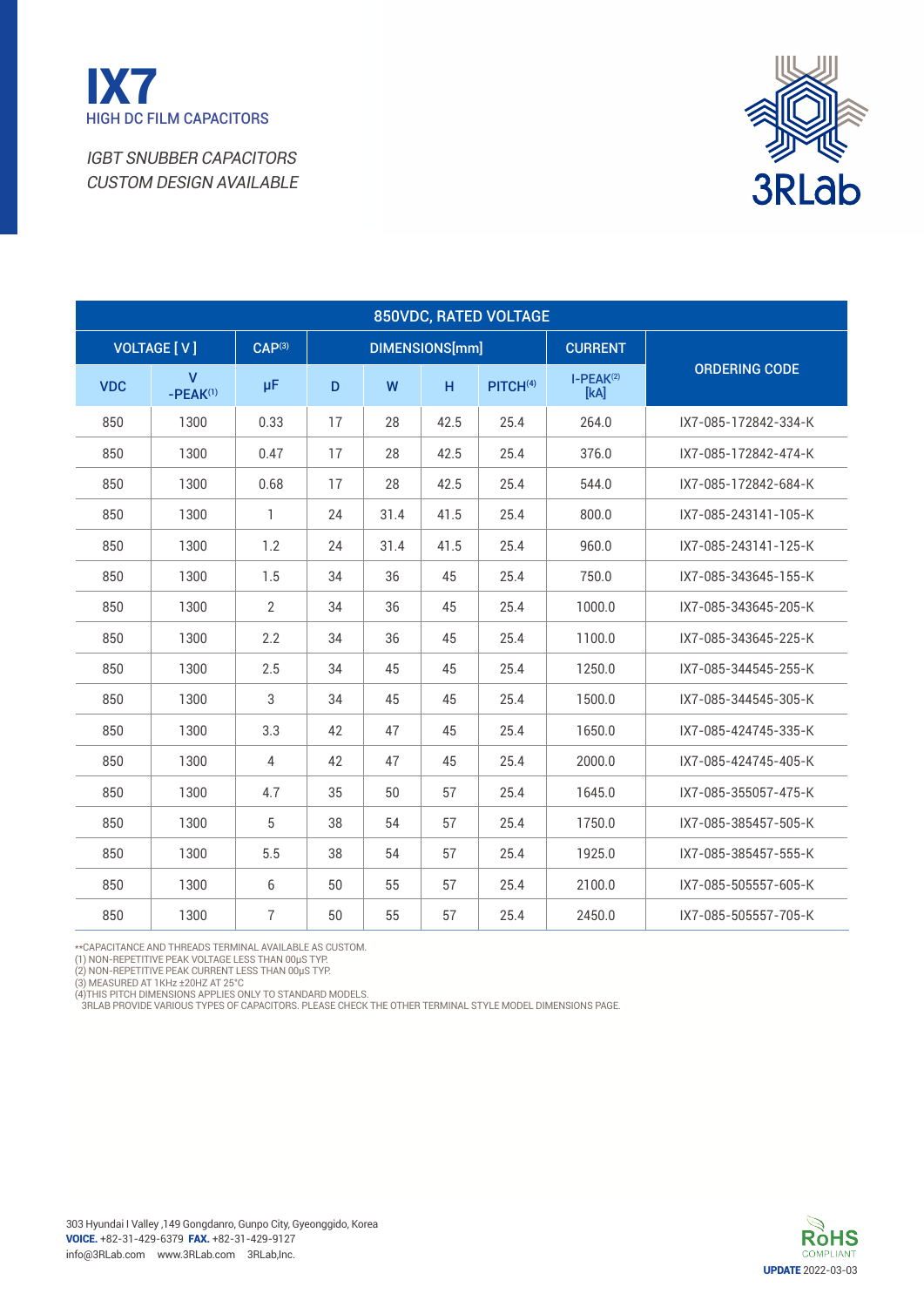



|            | 1000VDC, RATED VOLTAGE        |                    |    |      |                       |                      |                     |                      |  |  |  |  |  |
|------------|-------------------------------|--------------------|----|------|-----------------------|----------------------|---------------------|----------------------|--|--|--|--|--|
|            | <b>VOLTAGE [V]</b>            | CAP <sup>(3)</sup> |    |      | <b>DIMENSIONS[mm]</b> |                      | <b>CURRENT</b>      |                      |  |  |  |  |  |
| <b>VDC</b> | $\mathsf{V}$<br>$-PEAK^{(1)}$ | μF                 | D  | W    | H                     | PITCH <sup>(4)</sup> | $I-PEAK(2)$<br>[kA] | <b>ORDERING CODE</b> |  |  |  |  |  |
| 1000       | 1550                          | 0.33               | 17 | 28   | 42.5                  | 25.4                 | 280.5               | IX7-100-172842-334-K |  |  |  |  |  |
| 1000       | 1550                          | 0.47               | 17 | 28   | 42.5                  | 25.4                 | 399.5               | IX7-100-172842-474-K |  |  |  |  |  |
| 1000       | 1550                          | 0.68               | 24 | 31.4 | 41.5                  | 25.4                 | 578.0               | IX7-100-243141-684-K |  |  |  |  |  |
| 1000       | 1550                          | 1                  | 24 | 31.4 | 41.5                  | 25.4                 | 850.0               | IX7-100-243141-105-K |  |  |  |  |  |
| 1000       | 1550                          | 1.2                | 34 | 36   | 45                    | 25.4                 | 660.0               | IX7-100-343645-125-K |  |  |  |  |  |
| 1000       | 1550                          | 1.5                | 34 | 36   | 45                    | 25.4                 | 825.0               | IX7-100-343645-155-K |  |  |  |  |  |
| 1000       | 1550                          | 2                  | 42 | 47   | 45                    | 25.4                 | 1100.0              | IX7-100-424745-205-K |  |  |  |  |  |
| 1000       | 1550                          | 2.2                | 42 | 47   | 45                    | 25.4                 | 1210.0              | IX7-100-424745-225-K |  |  |  |  |  |
| 1000       | 1550                          | 2.5                | 42 | 47   | 45                    | 25.4                 | 1375.0              | IX7-100-424745-255-K |  |  |  |  |  |
| 1000       | 1550                          | 3                  | 42 | 47   | 45                    | 25.4                 | 1650.0              | IX7-100-424745-305-K |  |  |  |  |  |
| 1000       | 1550                          | 3.3                | 35 | 50   | 57                    | 25.4                 | 1320.0              | IX7-100-355057-335-K |  |  |  |  |  |
| 1000       | 1550                          | $\overline{4}$     | 35 | 50   | 57                    | 25.4                 | 1600.0              | IX7-100-355057-405-K |  |  |  |  |  |
| 1000       | 1550                          | 4.7                | 38 | 54   | 57                    | 25.4                 | 1880.0              | IX7-100-385457-475-K |  |  |  |  |  |
| 1000       | 1550                          | 5                  | 38 | 54   | 57                    | 25.4                 | 2000.0              | IX7-100-385457-505-K |  |  |  |  |  |
| 1000       | 1550                          | 5.5                | 50 | 55   | 57                    | 25.4                 | 2200.0              | IX7-100-505557-555-K |  |  |  |  |  |
| 1000       | 1550                          | 6                  | 50 | 55   | 57                    | 25.4                 | 2400.0              | IX7-100-505557-605-K |  |  |  |  |  |

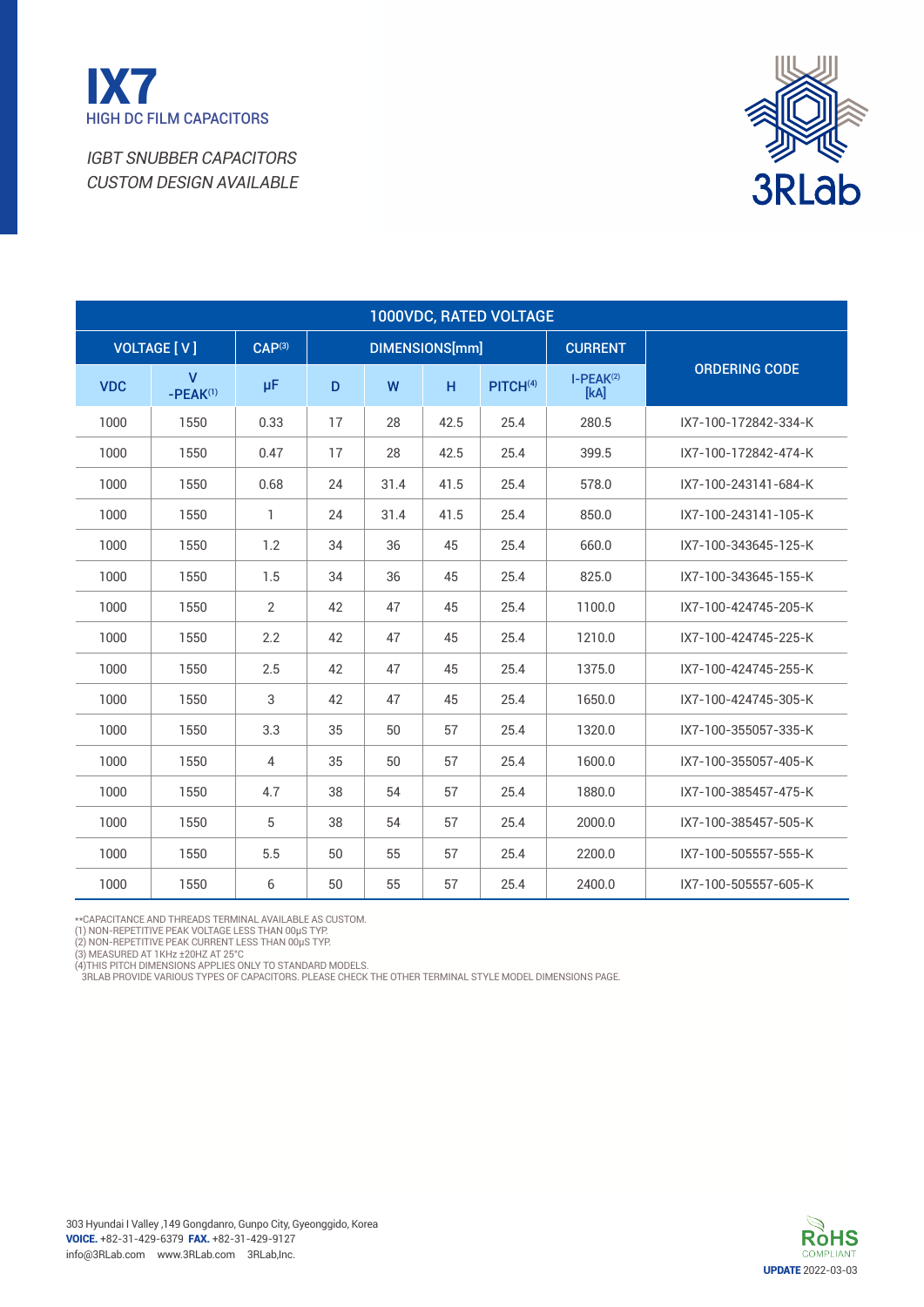



| 1250VDC, RATED VOLTAGE |                            |                    |    |      |                |                      |                     |                      |  |  |  |  |
|------------------------|----------------------------|--------------------|----|------|----------------|----------------------|---------------------|----------------------|--|--|--|--|
|                        | <b>VOLTAGE [V]</b>         | CAP <sup>(3)</sup> |    |      | DIMENSIONS[mm] |                      | <b>CURRENT</b>      |                      |  |  |  |  |
| <b>VDC</b>             | $\mathbf{V}$<br>$-PEAK(1)$ | μF                 | D  | W    | H              | PITCH <sup>(4)</sup> | $I-PEAK(2)$<br>[kA] | <b>ORDERING CODE</b> |  |  |  |  |
| 1250                   | 1800                       | 0.22               | 17 | 28   | 42.5           | 25.4                 | 242.0               | IX7-125-172842-224-K |  |  |  |  |
| 1250                   | 1800                       | 0.33               | 17 | 28   | 42.5           | 25.4                 | 363.0               | IX7-125-172842-334-K |  |  |  |  |
| 1250                   | 1800                       | 0.47               | 17 | 28   | 42.5           | 25.4                 | 517.0               | IX7-125-172842-474-K |  |  |  |  |
| 1250                   | 1800                       | 0.68               | 24 | 31.4 | 41.5           | 25.4                 | 748.0               | IX7-125-243141-684-K |  |  |  |  |
| 1250                   | 1800                       | 1                  | 34 | 36   | 45             | 25.4                 | 700.0               | IX7-125-343645-105-K |  |  |  |  |
| 1250                   | 1800                       | 1.2                | 34 | 36   | 45             | 25.4                 | 840.0               | IX7-125-343645-125-K |  |  |  |  |
| 1250                   | 1800                       | 1.5                | 34 | 36   | 45             | 25.4                 | 1050.0              | IX7-125-343645-155-K |  |  |  |  |
| 1250                   | 1800                       | $\overline{2}$     | 34 | 45   | 45             | 25.4                 | 1400.0              | IX7-125-344545-205-K |  |  |  |  |
| 1250                   | 1800                       | 2.2                | 42 | 47   | 45             | 25.4                 | 1540.0              | IX7-125-424745-225-K |  |  |  |  |
| 1250                   | 1800                       | 2.5                | 42 | 47   | 45             | 25.4                 | 1750.0              | IX7-125-424745-255-K |  |  |  |  |
| 1250                   | 1800                       | 3                  | 35 | 50   | 57             | 25.4                 | 1500.0              | IX7-125-355057-305-K |  |  |  |  |
| 1250                   | 1800                       | 3.3                | 38 | 54   | 57             | 25.4                 | 1650.0              | IX7-125-385457-335-K |  |  |  |  |
| 1250                   | 1800                       | 4                  | 38 | 54   | 57             | 25.4                 | 2000.0              | IX7-125-385457-405-K |  |  |  |  |
| 1250                   | 1800                       | 4.7                | 50 | 55   | 57             | 25.4                 | 2350.0              | IX7-125-505557-475-K |  |  |  |  |
| 1250                   | 1800                       | 5                  | 50 | 55   | 57             | 25.4                 | 2500.0              | IX7-125-505557-505-K |  |  |  |  |

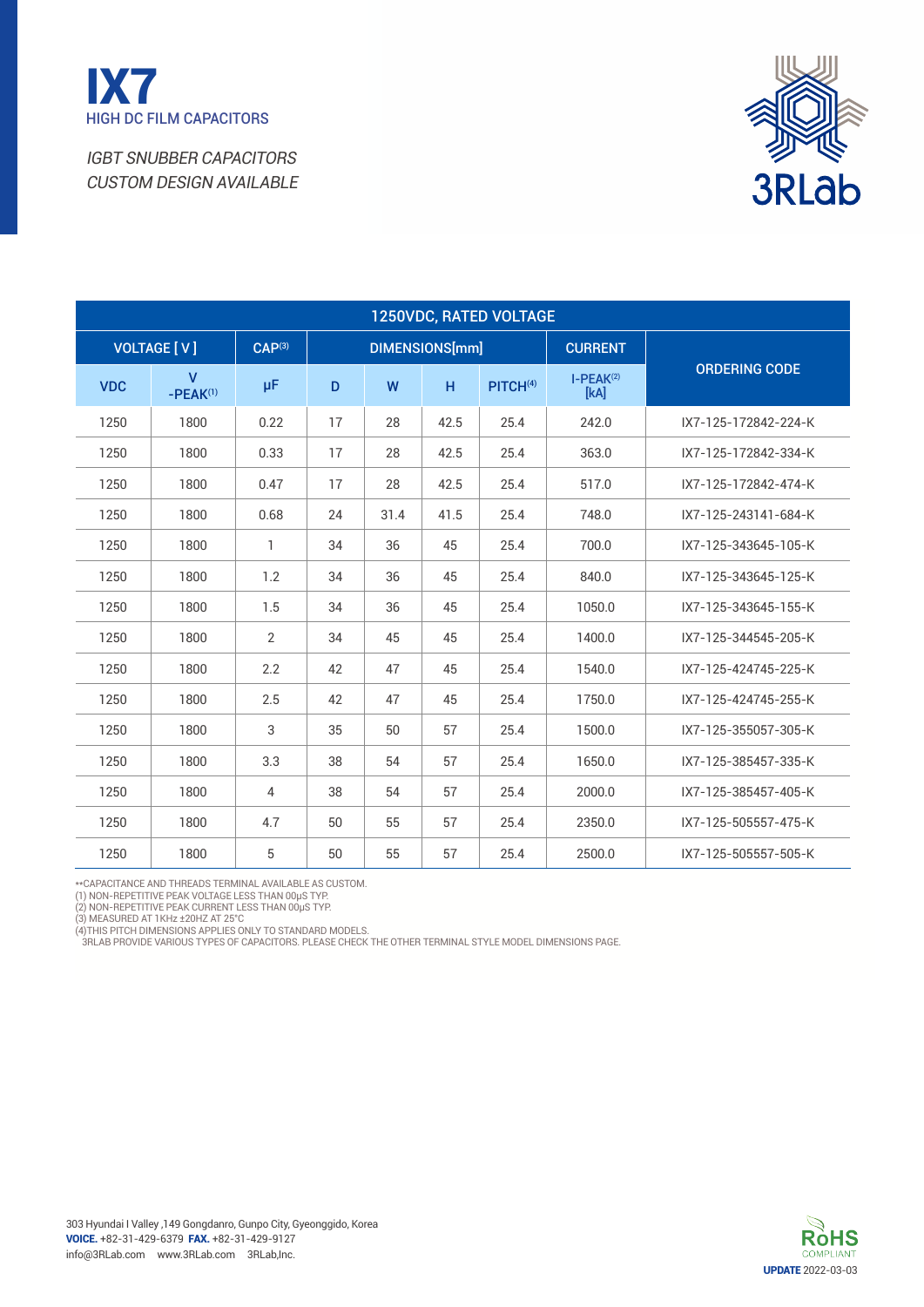



| <b>1600VDC, RATED VOLTAGE</b> |                              |                |    |      |                |                      |                     |                      |  |  |  |  |
|-------------------------------|------------------------------|----------------|----|------|----------------|----------------------|---------------------|----------------------|--|--|--|--|
|                               | <b>VOLTAGE [V]</b>           | $CAP^{(3)}$    |    |      | DIMENSIONS[mm] |                      | <b>CURRENT</b>      |                      |  |  |  |  |
| <b>VDC</b>                    | $\overline{V}$<br>$-PEAK(1)$ | μF             | D  | W    | H              | PITCH <sup>(4)</sup> | $I-PEAK(2)$<br>[kA] | <b>ORDERING CODE</b> |  |  |  |  |
| 1600                          | 2400                         | 0.15           | 17 | 28   | 42.5           | 25.4                 | 180.0               | IX7-160-172842-154-K |  |  |  |  |
| 1600                          | 2400                         | 0.22           | 17 | 28   | 42.5           | 25.4                 | 264.0               | IX7-160-172842-224-K |  |  |  |  |
| 1600                          | 2400                         | 0.33           | 24 | 31.4 | 41.5           | 25.4                 | 396.0               | IX7-160-243141-334-K |  |  |  |  |
| 1600                          | 2400                         | 0.47           | 24 | 31.4 | 41.5           | 25.4                 | 564.0               | IX7-160-243141-474-K |  |  |  |  |
| 1600                          | 2400                         | 0.68           | 34 | 36   | 45             | 25.4                 | 544.0               | IX7-160-343645-684-K |  |  |  |  |
| 1600                          | 2400                         | $\mathbf{1}$   | 34 | 36   | 45             | 25.4                 | 800.0               | IX7-160-343645-105-K |  |  |  |  |
| 1600                          | 2400                         | 1.2            | 34 | 45   | 45             | 25.4                 | 960.0               | IX7-160-344545-125-K |  |  |  |  |
| 1600                          | 2400                         | 1.5            | 42 | 47   | 45             | 25.4                 | 1200.0              | IX7-160-424745-155-K |  |  |  |  |
| 1600                          | 2400                         | $\overline{2}$ | 35 | 50   | 57             | 25.4                 | 1200.0              | IX7-160-355057-205-K |  |  |  |  |
| 1600                          | 2400                         | 2.2            | 38 | 54   | 57             | 25.4                 | 1320.0              | IX7-160-385457-225-K |  |  |  |  |
| 1600                          | 2400                         | 2.5            | 38 | 54   | 57             | 25.4                 | 1500.0              | IX7-160-385457-255-K |  |  |  |  |
| 1600                          | 2400                         | 3              | 50 | 55   | 57             | 25.4                 | 1800.0              | IX7-160-505557-305-K |  |  |  |  |
| 1600                          | 2400                         | 3.3            | 50 | 55   | 57             | 25.4                 | 1980.0              | IX7-160-505557-335-K |  |  |  |  |

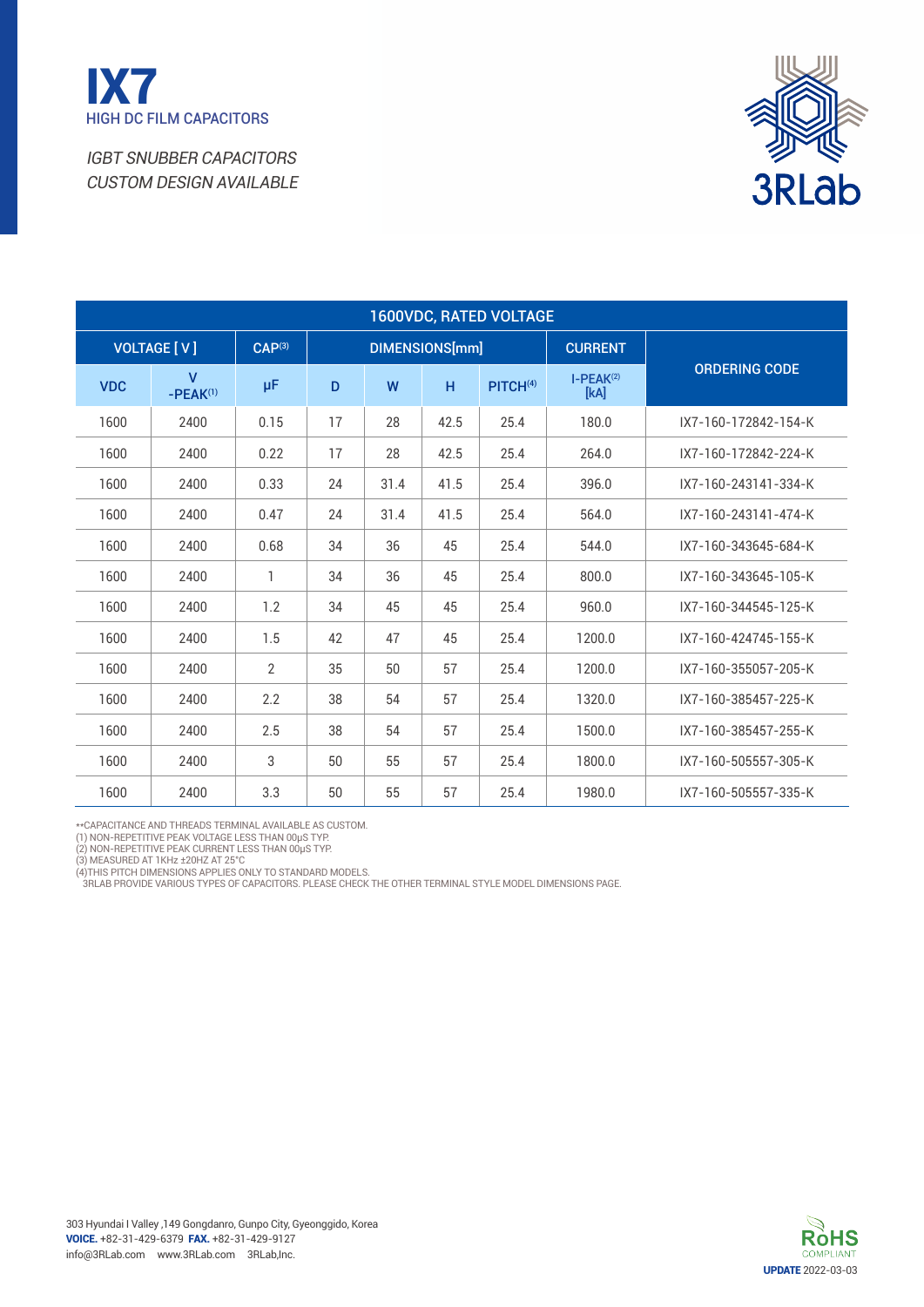



| 2000VDC, RATED VOLTAGE |                            |                    |    |      |                |                      |                     |                      |  |  |  |  |
|------------------------|----------------------------|--------------------|----|------|----------------|----------------------|---------------------|----------------------|--|--|--|--|
|                        | <b>VOLTAGE [V]</b>         | CAP <sup>(3)</sup> |    |      | DIMENSIONS[mm] |                      | <b>CURRENT</b>      |                      |  |  |  |  |
| <b>VDC</b>             | $\mathsf{V}$<br>$-PEAK(1)$ | μF                 | D  | W    | H              | PITCH <sup>(4)</sup> | $I-PEAK(2)$<br>[kA] | <b>ORDERING CODE</b> |  |  |  |  |
| 2000                   | 3000                       | 0.1                | 17 | 28   | 42.5           | 25.4                 | 130.0               | IX7-200-172842-104-K |  |  |  |  |
| 2000                   | 3000                       | 0.15               | 17 | 28   | 42.5           | 25.4                 | 195.0               | IX7-200-172842-154-K |  |  |  |  |
| 2000                   | 3000                       | 0.22               | 17 | 28   | 42.5           | 25.4                 | 286.0               | IX7-200-172842-224-K |  |  |  |  |
| 2000                   | 3000                       | 0.33               | 24 | 31.4 | 41.5           | 25.4                 | 429.0               | IX7-200-243141-334-K |  |  |  |  |
| 2000                   | 3000                       | 0.47               | 34 | 36   | 45             | 25.4                 | 399.5               | IX7-200-343645-474-K |  |  |  |  |
| 2000                   | 3000                       | 0.68               | 34 | 36   | 45             | 25.4                 | 578.0               | IX7-200-343645-684-K |  |  |  |  |
| 2000                   | 3000                       | 1                  | 42 | 47   | 45             | 25.4                 | 850.0               | IX7-200-424745-105-K |  |  |  |  |
| 2000                   | 3000                       | 1.2                | 42 | 47   | 45             | 25.4                 | 1020.0              | IX7-200-424745-125-K |  |  |  |  |
| 2000                   | 3000                       | 1.5                | 35 | 50   | 57             | 25.4                 | 975.0               | IX7-200-355057-155-K |  |  |  |  |
| 2000                   | 3000                       | 2                  | 50 | 55   | 57             | 25.4                 | 1300.0              | IX7-200-505557-205-K |  |  |  |  |
| 2000                   | 3000                       | 2.2                | 50 | 55   | 57             | 25.4                 | 1430.0              | IX7-200-505557-225-K |  |  |  |  |

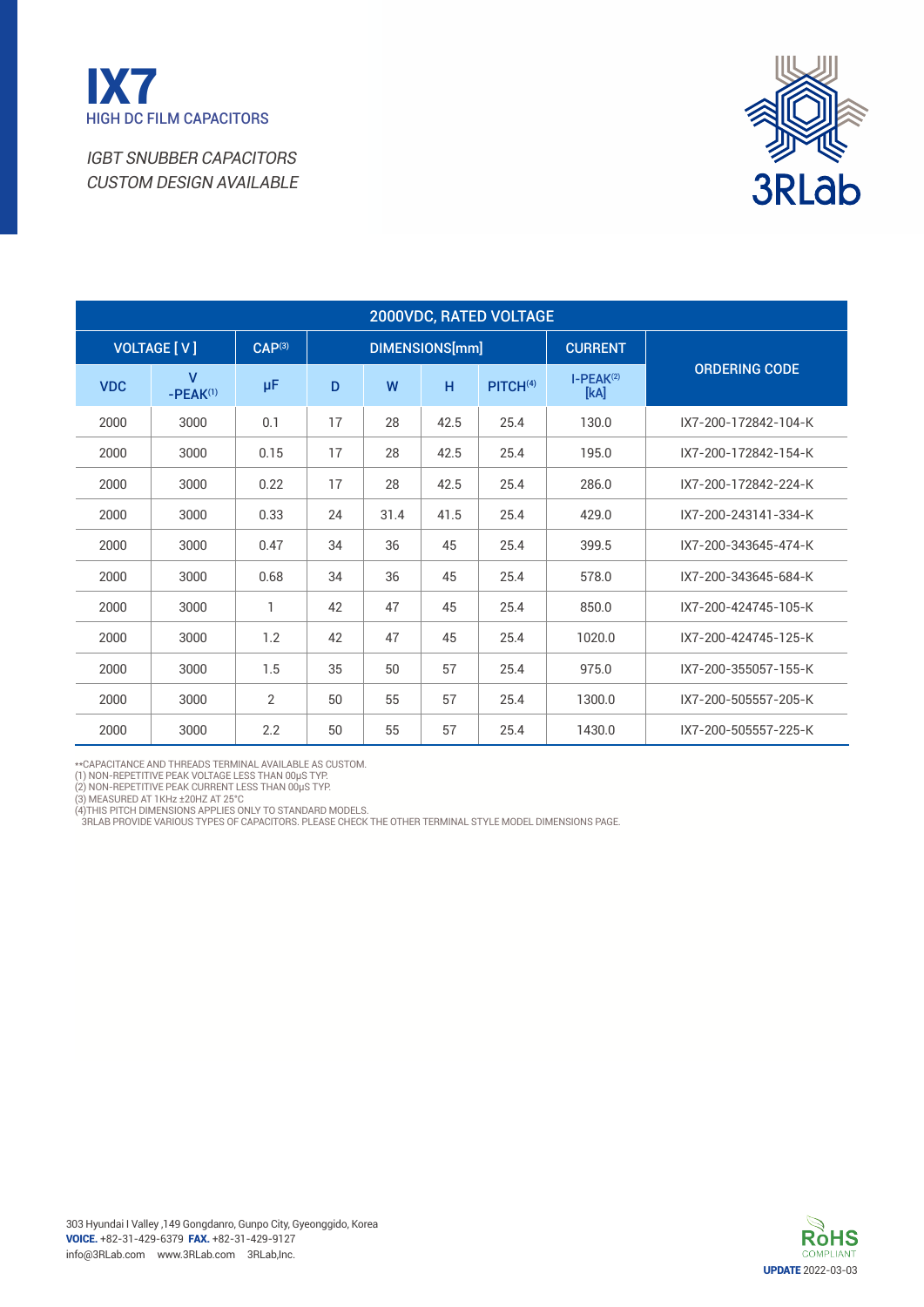



| 3000VDC, RATED VOLTAGE |                            |                    |    |      |                |                      |                     |                      |  |  |  |  |
|------------------------|----------------------------|--------------------|----|------|----------------|----------------------|---------------------|----------------------|--|--|--|--|
|                        | <b>VOLTAGE [V]</b>         | CAP <sup>(3)</sup> |    |      | DIMENSIONS[mm] |                      | <b>CURRENT</b>      |                      |  |  |  |  |
| <b>VDC</b>             | $\mathsf{V}$<br>$-PEAK(1)$ | μF                 | D  | W    | H              | PITCH <sup>(4)</sup> | $I-PEAK(2)$<br>[kA] | <b>ORDERING CODE</b> |  |  |  |  |
| 3000                   | 4500                       | 0.047              | 17 | 28   | 42.5           | 25.4                 | 75.2                | IX7-300-172842-473-K |  |  |  |  |
| 3000                   | 4500                       | 0.068              | 17 | 28   | 42.5           | 25.4                 | 108.8               | IX7-300-172842-683-K |  |  |  |  |
| 3000                   | 4500                       | 0.1                | 17 | 28   | 42.5           | 25.4                 | 160.0               | IX7-300-172842-104-K |  |  |  |  |
| 3000                   | 4500                       | 0.15               | 24 | 31.4 | 41.5           | 25.4                 | 240.0               | IX7-300-243141-154-K |  |  |  |  |
| 3000                   | 4500                       | 0.22               | 34 | 36   | 45             | 25.4                 | 220.0               | IX7-300-343645-224-K |  |  |  |  |
| 3000                   | 4500                       | 0.33               | 34 | 36   | 45             | 25.4                 | 330.0               | IX7-300-343645-334-K |  |  |  |  |
| 3000                   | 4500                       | 0.47               | 34 | 45   | 45             | 25.4                 | 470.0               | IX7-300-344545-474-K |  |  |  |  |
| 3000                   | 4500                       | 0.68               | 35 | 50   | 57             | 25.4                 | 578.0               | IX7-300-355057-684-K |  |  |  |  |
| 3000                   | 4500                       | 1                  | 50 | 55   | 57             | 25.4                 | 850.0               | IX7-300-505557-105-K |  |  |  |  |
| 3000                   | 4500                       | 1.2                | 50 | 55   | 68             | 25.4                 | 960.0               | IX7-300-505568-125-K |  |  |  |  |

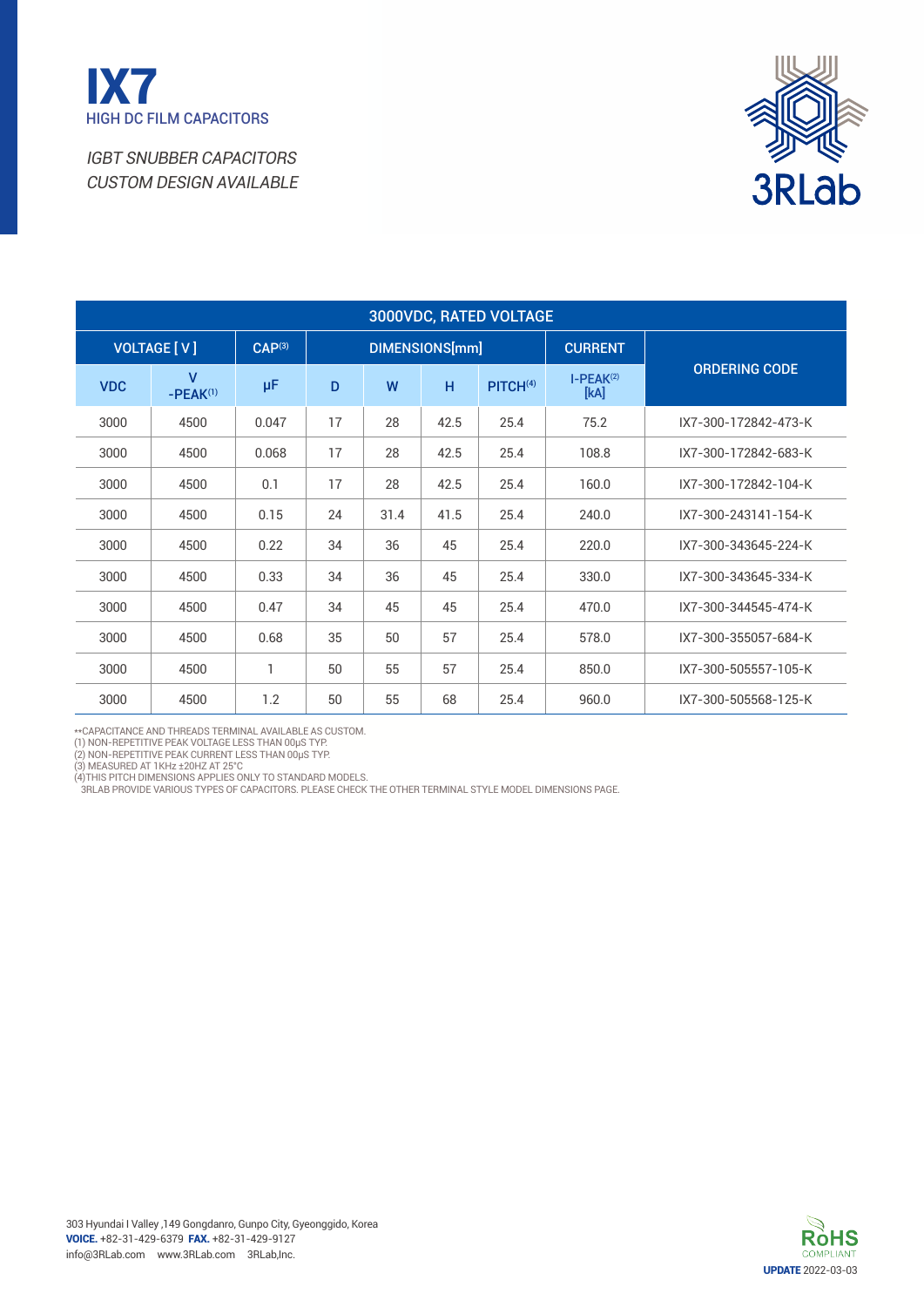



| 4000VDC, RATED VOLTAGE |                            |                    |    |      |                |                      |                     |                      |  |  |  |  |
|------------------------|----------------------------|--------------------|----|------|----------------|----------------------|---------------------|----------------------|--|--|--|--|
|                        | <b>VOLTAGE [V]</b>         | CAP <sup>(3)</sup> |    |      | DIMENSIONS[mm] |                      | <b>CURRENT</b>      |                      |  |  |  |  |
| <b>VDC</b>             | $\mathbf{V}$<br>$-PEAK(1)$ | μF                 | D  | W    | H              | PITCH <sup>(4)</sup> | $I-PEAK(2)$<br>[kA] | <b>ORDERING CODE</b> |  |  |  |  |
| 4000                   | 6000                       | 0.022              | 17 | 28   | 42.5           | <b>CUSTOM</b>        | 41.8                | IX7-400-172842-223-K |  |  |  |  |
| 4000                   | 6000                       | 0.033              | 17 | 28   | 42.5           | <b>CUSTOM</b>        | 62.7                | IX7-400-172842-333-K |  |  |  |  |
| 4000                   | 6000                       | 0.047              | 24 | 31.4 | 41.5           | <b>CUSTOM</b>        | 89.3                | IX7-400-243141-473-K |  |  |  |  |
| 4000                   | 6000                       | 0.068              | 24 | 31.4 | 41.5           | <b>CUSTOM</b>        | 129.2               | IX7-400-243141-683-K |  |  |  |  |
| 4000                   | 6000                       | 0.1                | 24 | 31.4 | 41.5           | <b>CUSTOM</b>        | 190.0               | IX7-400-243141-104-K |  |  |  |  |
| 4000                   | 6000                       | 0.15               | 34 | 36   | 45             | <b>CUSTOM</b>        | 195.0               | IX7-400-343645-154-K |  |  |  |  |
| 4000                   | 6000                       | 0.22               | 34 | 45   | 45             | <b>CUSTOM</b>        | 286.0               | IX7-400-344545-224-K |  |  |  |  |
| 4000                   | 6000                       | 0.33               | 35 | 50   | 57             | <b>CUSTOM</b>        | 429.0               | IX7-400-355057-334-K |  |  |  |  |
| 4000                   | 6000                       | 0.47               | 50 | 55   | 57             | <b>CUSTOM</b>        | 611.0               | IX7-400-505557-474-K |  |  |  |  |
| 4000                   | 6000                       | 0.68               | 50 | 55   | 68             | <b>CUSTOM</b>        | 680.0               | IX7-400-505568-684-K |  |  |  |  |

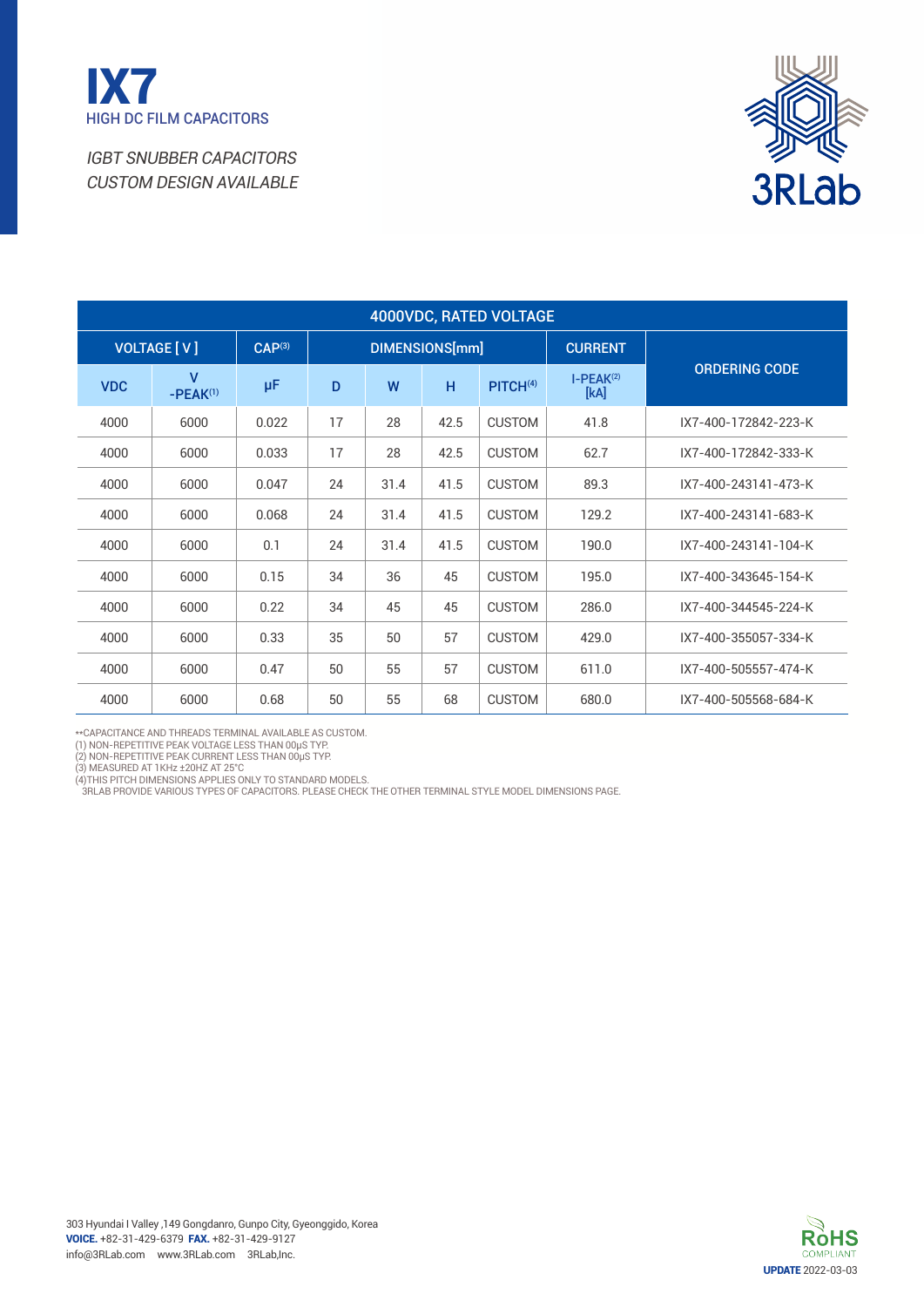



| 5000VDC, RATED VOLTAGE |                            |                    |    |      |                |                      |                     |                      |  |  |  |  |
|------------------------|----------------------------|--------------------|----|------|----------------|----------------------|---------------------|----------------------|--|--|--|--|
|                        | <b>VOLTAGE [V]</b>         | CAP <sup>(3)</sup> |    |      | DIMENSIONS[mm] |                      | <b>CURRENT</b>      |                      |  |  |  |  |
| <b>VDC</b>             | $\mathbf{V}$<br>$-PEAK(1)$ | μF                 | D  | W    | H              | PITCH <sup>(4)</sup> | $I-PEAK(2)$<br>[kA] | <b>ORDERING CODE</b> |  |  |  |  |
| 5000                   | 7000                       | 0.015              | 17 | 28   | 42.5           | <b>CUSTOM</b>        | 33.0                | IX7-500-172842-153-K |  |  |  |  |
| 5000                   | 7000                       | 0.022              | 17 | 28   | 42.5           | <b>CUSTOM</b>        | 48.4                | IX7-500-172842-223-K |  |  |  |  |
| 5000                   | 7000                       | 0.033              | 17 | 28   | 42.5           | <b>CUSTOM</b>        | 72.6                | IX7-500-172842-333-K |  |  |  |  |
| 5000                   | 7000                       | 0.047              | 24 | 31.4 | 41.5           | <b>CUSTOM</b>        | 103.4               | IX7-500-243141-473-K |  |  |  |  |
| 5000                   | 7000                       | 0.068              | 34 | 36   | 45             | <b>CUSTOM</b>        | 102.0               | IX7-500-343645-683-K |  |  |  |  |
| 5000                   | 7000                       | 0.1                | 34 | 36   | 45             | <b>CUSTOM</b>        | 150.0               | IX7-500-343645-104-K |  |  |  |  |
| 5000                   | 7000                       | 0.15               | 34 | 45   | 45             | <b>CUSTOM</b>        | 225.0               | IX7-500-344545-154-K |  |  |  |  |
| 5000                   | 7000                       | 0.22               | 35 | 50   | 57             | <b>CUSTOM</b>        | 330.0               | IX7-500-355057-224-K |  |  |  |  |
| 5000                   | 7000                       | 0.33               | 50 | 55   | 57             | <b>CUSTOM</b>        | 495.0               | IX7-500-505557-334-K |  |  |  |  |
| 5000                   | 7000                       | 0.47               | 50 | 55   | 68             | <b>CUSTOM</b>        | 564.0               | IX7-500-505568-474-K |  |  |  |  |

\*\*CAPACITANCE AND THREADS TERMINAL AVAILABLE AS CUSTOM.<br>(1) NON-REPETITIVE PEAK VOLTAGE LESS THAN 00µS TYP.<br>(2) NON-REPETITIVE PEAK CURRENT LESS THAN 00µS TYP.<br>(3) MEASURED AT 1KHz ±20HZ AT 25°C

(4)This pitch dimensions applies only to standard models. 3RLAB provide various types of capacitors. Please check the [Other terminal style model dimensions](./ix7_dimension.pdf) page.

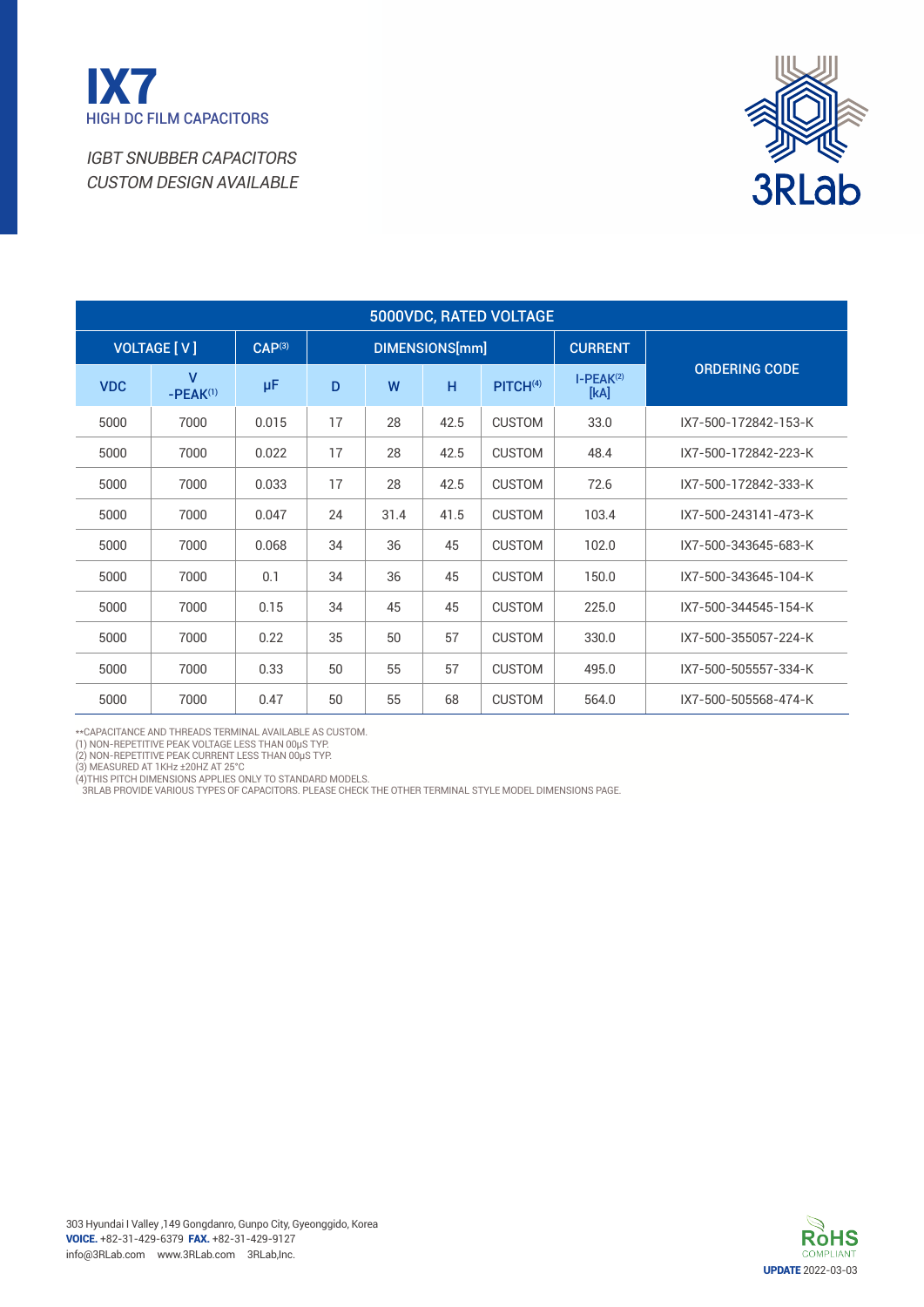



| 8000VDC, RATED VOLTAGE |                            |                    |    |      |                |                      |                     |                      |  |  |  |  |
|------------------------|----------------------------|--------------------|----|------|----------------|----------------------|---------------------|----------------------|--|--|--|--|
|                        | <b>VOLTAGE [V]</b>         | CAP <sup>(3)</sup> |    |      | DIMENSIONS[mm] |                      | <b>CURRENT</b>      |                      |  |  |  |  |
| <b>VDC</b>             | $\mathbf{V}$<br>$-PEAK(1)$ | μF                 | D  | W    | H              | PITCH <sup>(4)</sup> | $I-PEAK(2)$<br>[kA] | <b>ORDERING CODE</b> |  |  |  |  |
| 8000                   | 11500                      | 0.0033             | 17 | 28   | 42.5           | <b>CUSTOM</b>        | 8.3                 | IX7-800-172842-332-K |  |  |  |  |
| 8000                   | 11500                      | 0.0047             | 17 | 28   | 42.5           | <b>CUSTOM</b>        | 11.8                | IX7-800-172842-472-K |  |  |  |  |
| 8000                   | 11500                      | 0.0068             | 17 | 28   | 42.5           | <b>CUSTOM</b>        | 17.0                | IX7-800-172842-682-K |  |  |  |  |
| 8000                   | 11500                      | 0.01               | 24 | 31.4 | 41.5           | <b>CUSTOM</b>        | 25.0                | IX7-800-243141-103-K |  |  |  |  |
| 8000                   | 11500                      | 0.015              | 24 | 31.4 | 41.5           | <b>CUSTOM</b>        | 37.5                | IX7-800-243141-153-K |  |  |  |  |
| 8000                   | 11500                      | 0.022              | 34 | 36   | 45             | <b>CUSTOM</b>        | 37.4                | IX7-800-343645-223-K |  |  |  |  |
| 8000                   | 11500                      | 0.033              | 42 | 47   | 45             | <b>CUSTOM</b>        | 56.1                | IX7-800-424745-333-K |  |  |  |  |
| 8000                   | 11500                      | 0.047              | 35 | 50   | 57             | <b>CUSTOM</b>        | 79.9                | IX7-800-355057-473-K |  |  |  |  |
| 8000                   | 11500                      | 0.068              | 35 | 50   | 57             | <b>CUSTOM</b>        | 115.6               | IX7-800-355057-683-K |  |  |  |  |
| 8000                   | 11500                      | 0.1                | 50 | 55   | 57             | <b>CUSTOM</b>        | 170.0               | IX7-800-505557-104-K |  |  |  |  |
| 8000                   | 11500                      | 0.15               | 50 | 55   | 68             | <b>CUSTOM</b>        | 210.0               | IX7-800-505568-154-K |  |  |  |  |

\*\*Capacitance and threads terminal available as custom. (1) Non-repetitive peak Voltage less than 00µS Typ. (2) Non-repetitive peak Current less than 00µS Typ.

(3) MEASURED AT 1KHz ±20HZ AT 25°C<br>(4)THIS PITCH DIMENSIONS APPLIES ONLY TO STANDARD MODELS.<br> 3RLAB PROVIDE VARIOUS TYPES OF CAPACITORS. PLEASE CHECK THE OTHER TERMINAL STYLE MODEL DIMENSIONS PAGE.